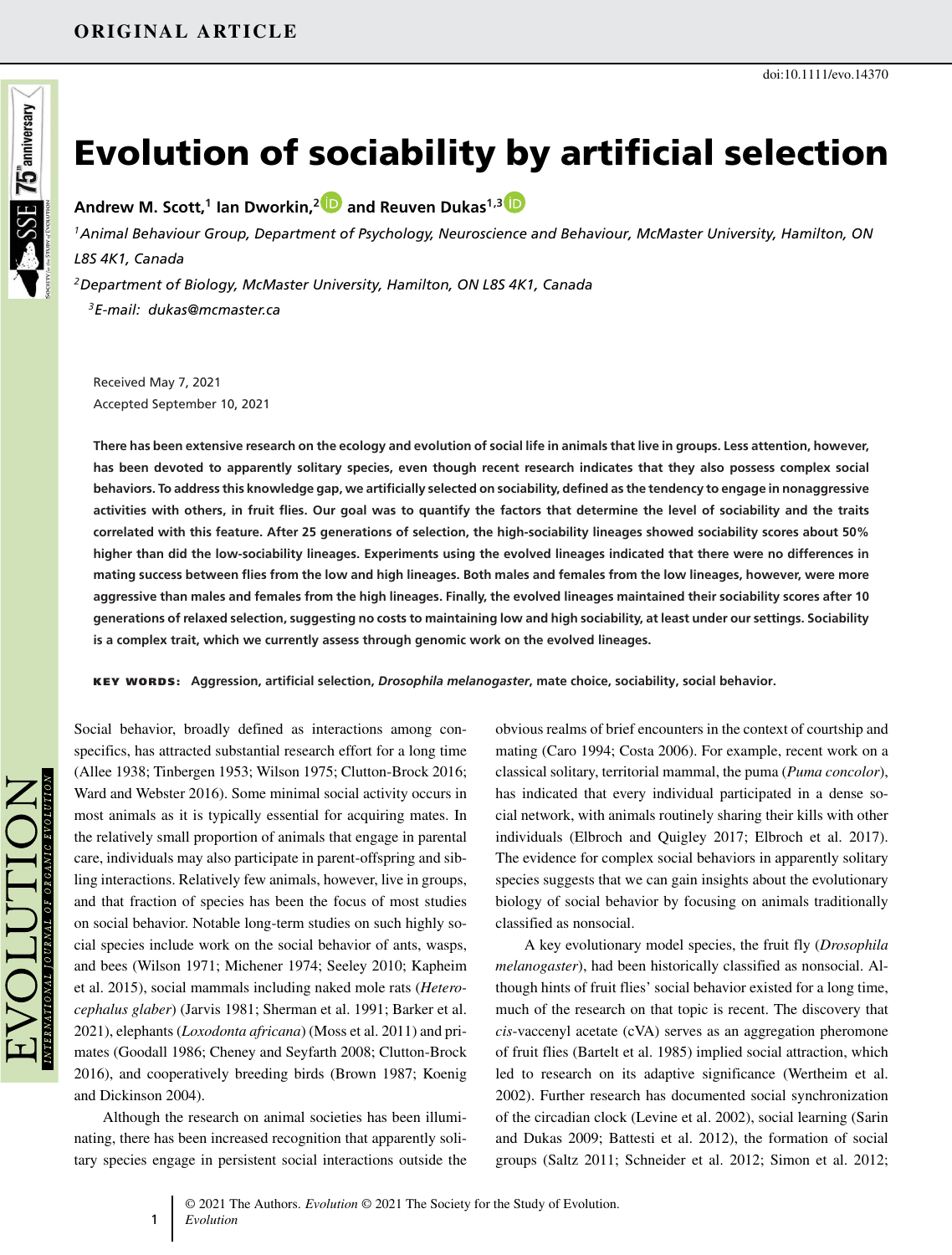Anderson et al. 2016; Scott et al. 2018; Bentzur et al. 2021), and collective response to danger (Ramdya et al. 2015; Ferreira and Moita 2020).

Although social behavior includes many features, we focus here on a key trait, sociability, defined as animals' tendency to engage in nonaggressive activities with conspecifics. Such activities may include feeding together, traveling in a group, and communal resting or sleeping. Sociability means that individuals either seek each other, tolerate other members of a group, or often both. Field and laboratory studies indicate that both larval and adult fruit flies show significant sociability, as they prefer to group together at food patches (Durisko et al. 2014; Anderson et al. 2016; Scott et al. 2018; Dukas 2020). In the adults, the broad sense heritability of sociability is about 0.22 (Scott et al. 2018). The heritable variation in sociability opens up exciting opportunities for assessing the evolutionary biology of this trait in a prominent model animal. Specifically, we were interested in quantifying costs and benefits of sociability as well as its genetic correlation with other fitness-relevant traits. To this end, we artificially selected on low and high sociability for 25 generations.

Given the heritable variation in sociability, we predicted that we would succeed in generating diverged low- and highsociability lineages. We then focused on four key predictions tested on the evolved lineages. First, we predicted that flies from the low and high lineages would vary in their mating success. We expected lower mating success of males from the high than low lineages as we expected them to be more docile in their interactions with females. For the females, however, we had no a priori rationale for a directional prediction. Second, we predicted that flies from the low lineages would be more aggressive than flies from the high lineages. Intuitively, it is sensible to assume that the tendency to share a small food patch with others would be negatively associated with aggression. Nevertheless, the genetic correlation between sociability and aggression may be complex given that aggression is often necessary for establishing dominance in social groups.

Our third prediction implicated unknown likely costs of possessing sociability scores below and above those expressed by the baseline wild population. We thus predicted that 10 generations of relaxed selection would lead to convergence in the sociability scores of the low and high lineages. Finally, as noted above, social behavior comprises many features. Although we focused on individuals' tendencies to seek and tolerate others at a small food patch, one can measure other potentially relevant traits. One such trait is the nearest neighbor distance (NND), which indicates how tolerable individuals are to other proximate individuals (Conder 1949; Marler 1956). Given the likely positive association between sociability and NND, we predicted a larger NND in the low than high lineages.

# *Methods* ESTABLISHING STARTING POPULATION AND SELECTION AND CONTROL LINEAGES

We derived all artificial selection lineages from a population of ∼600 wild *Drosophila melanogaster* females caught in various locations in and around Hamilton, Ontario in late spring and early summer 2018. We transferred each female into a standard food vial (1 L standard food  $= 90$  g sucrose, 75 g cornmeal, 10 g agar, 32 g yeast, and 2 g methyl paraben dissolved in 20 mL ethanol), and we verified the species based on male morphology in F1 progeny. We chose to use a freshly wild caught population over a lab-adapted population to maximize ecologically relevant genetic variation available for selection. A caveat with this approach, however, is that lab adaptation occurs simultaneously with artificial selection, potentially reducing the effectiveness of our selection regime.

We mixed three F1 males and three F1 females from each of these isofemale lines together in three large populations. We then amplified these populations over one or two generations, generating a large total population size of ∼6000 flies, mixed among the three populations, and then randomly assigned flies to 12 separate lineages: four lineages to be selected for low sociability, four lineages to be selected for high sociability, and four control lab adaptation and domestication lineages. The control lineages were not involved in the present experiments, and are used as controls in ongoing genomic and gene expression analyses. We housed each lineage in a population cage  $(20 \times 20 \times 30 \text{ cm}^3)$  with standard food bottles for one generation (∼150 males and 150 females per cage), with their offspring being the first generation subjected to artificial selection. Once selection began, we maintained the lineages in vials, as described in the detailed selection methods section below.

## ORIGINAL SOCIABILITY SELECTION ARENA

We developed a novel arena capable of both quantifying the sociability of groups of flies and allowing for the selection of flies based on their sociability (Fig. 1A). We used polystyrene Petri dishes (90-mm wide  $\times$  20-mm high) as the base of each arena, with 1.5-mm-thick opaque white polystyrene dividers permanently fused to the inside of the dish. The dividers separated the interior of the arena into eight equally sized radial compartments that converged on a ∼16-mm-wide central area in the middle of the dish. Openings ∼5-mm wide allowed access to each compartment from the central area.

We built the lids out of square pieces of 3-mm-thick acrylic, as the stock Petri dish lids are not sufficiently flat to prevent fly movement over the dividers. We drilled two 16-mm-wide holes in each lid (Fig. 1B), one located centrally to allow aspirating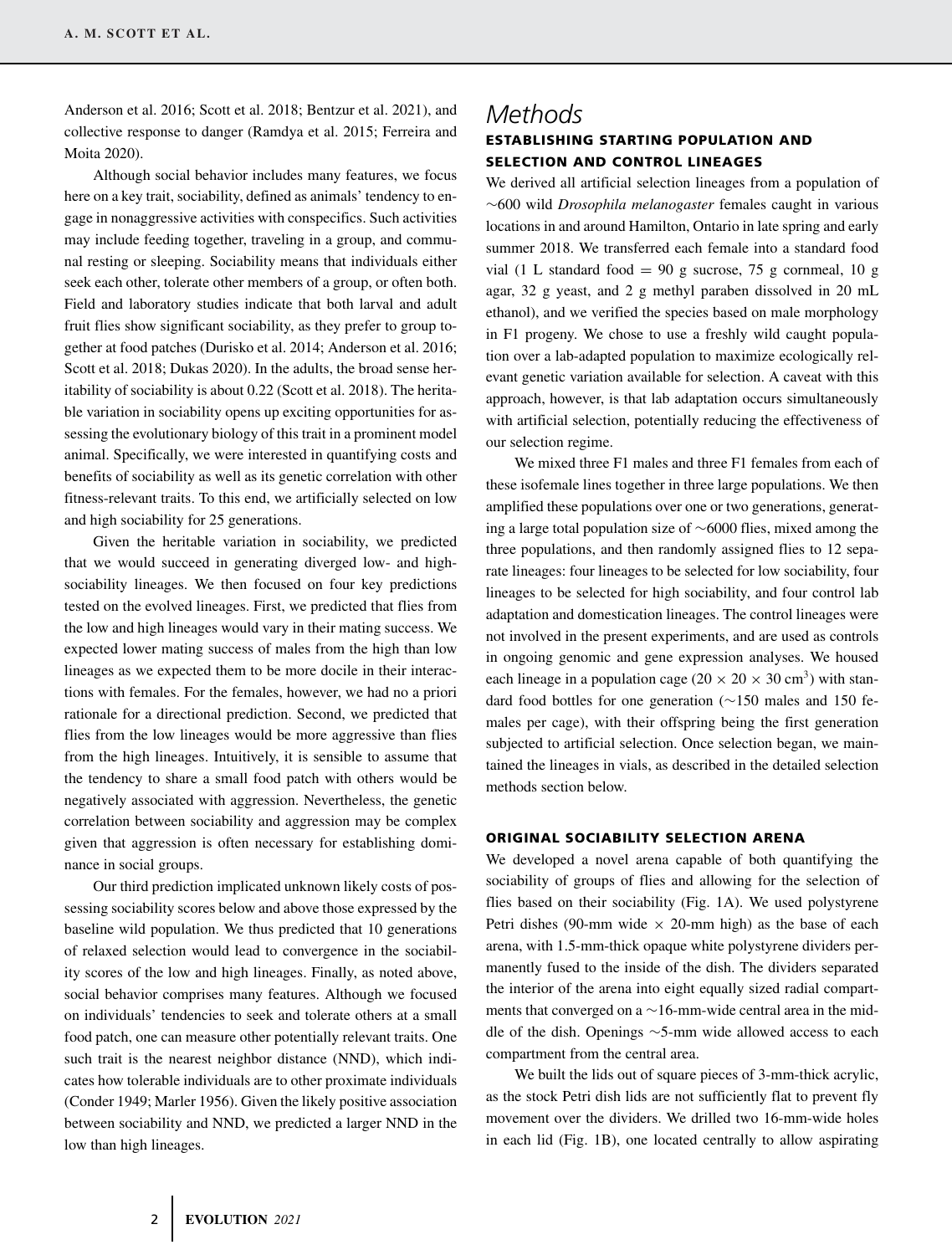

Figure 1. **The arena used for quantification of and artificial selection on sociability. (A) The arena without the lid, showing the eight compartments and an example arrangement of 16 flies. (B) The arena with the lid (note that the lid and swinging door were fully transparent, and opacity in the diagram is only for clarity). A foam plug at the central hole (not shown in the figure) allowed fly movement among the eight compartments when at the top position, and locked flies within their compartment when in the bottom position.**

flies into the central area of the arena, and one off-center directly above a compartment to allow aspirating out selected flies. We also added small strips of acrylic to the underside of the lid to act as guides that allowed the lid to remain in position while we rotate the lid so that the off-center hole could be above any compartment. We bolted a small piece of rectangular 3-mm-thick acrylic to the surface of the lid above the off-center hole, which acted as a swinging door (Fig. 1B). We used 25.4-mm-thick foam cylinders as plugs for the central hole in the lid, with 16-mm-wide plastic circles hot-glued to the bottom of the foam and coated with a slippery substance (Surfasil, ThermoFisher, Ottawa, ON, Canada) to deter flies from standing on the foam, which was evident during preliminary testing.

Before adding flies to an arena for testing, we added small discs of standard food (7-mm wide  $\times \sim$ 2-mm thick) coated with a layer of grapefruit-yeast solution (3 g yeast dissolved in 100 mL grapefruit juice) to the center of each of the eight compartments (Fig. 1A). We then fit the foam plug so that just the central hole in the lid was plugged, but the entrances to the compartments were fully open and thus allowing free fly movement.

### REVISED SOCIABILITY SELECTION ARENA

Our observations during the first 10 generations of selection suggested that the arenas were too large, allowing individuals to be effectively socially isolated from each other within a single compartment. Hence, starting at generation 11, we switched to smaller arenas while maintaining an identical design (Fig. 1). We made each small arena from cut sections of PVC tubing 47.5 mm in diameter and 7-mm high glued to an acrylic base. We used 0.75-mm-thick polystyrene dividers, making the gaps between entrances to each chamber ∼4 mm and the central area ∼12 mm in diameter. The dimensions of the food disc remained the same. We implemented the new arena starting in generation 11 for males and generation 12 for females.

### OVERVIEW OF ARTIFICIAL SELECTION METHODS

Overall, each generation, we tested 12 groups of 16 males and 12 groups of 16 females from each of the eight selection lineages (four low sociability, four high sociability). We selected four flies from each group of 16 flies to produce the next generation. In tests involving the low-sociability lineages, we chose the least sociable flies. In tests involving the high-sociability lineages, we chose the most sociable flies (see detailed methods below). We ran two experimental sessions per day over 2 days, with each session including three male groups and three female groups from each of the eight lineages.

### DETAILED ARTIFICIAL SELECTION METHODS

We housed selected flies for egg laying in groups of four males and four females in standard food vials with a sprinkle of live yeast for a total of 3 days, moving flies to a fresh set of vials with yeast after 2 days. We had 12 vials per lineage except for the parents of the first generation under selection, which we housed in population cages with food bottles. After egg laying, we transferred all the parental flies of a lineage (48 males and 48 females) to a single food bottle with live yeast for egg laying to generate a backup population for each lineage, kept at 18°C. We stored all egg-laying and housing vials and bottles in an environmental chamber at 25°C and 50% relative humidity (RH), and with a 12:12 light:dark cycle with lights on at 0900h.

Eleven days after egg laying, we collected newly eclosed virgin flies to be selected for the next generation. Within 8 h of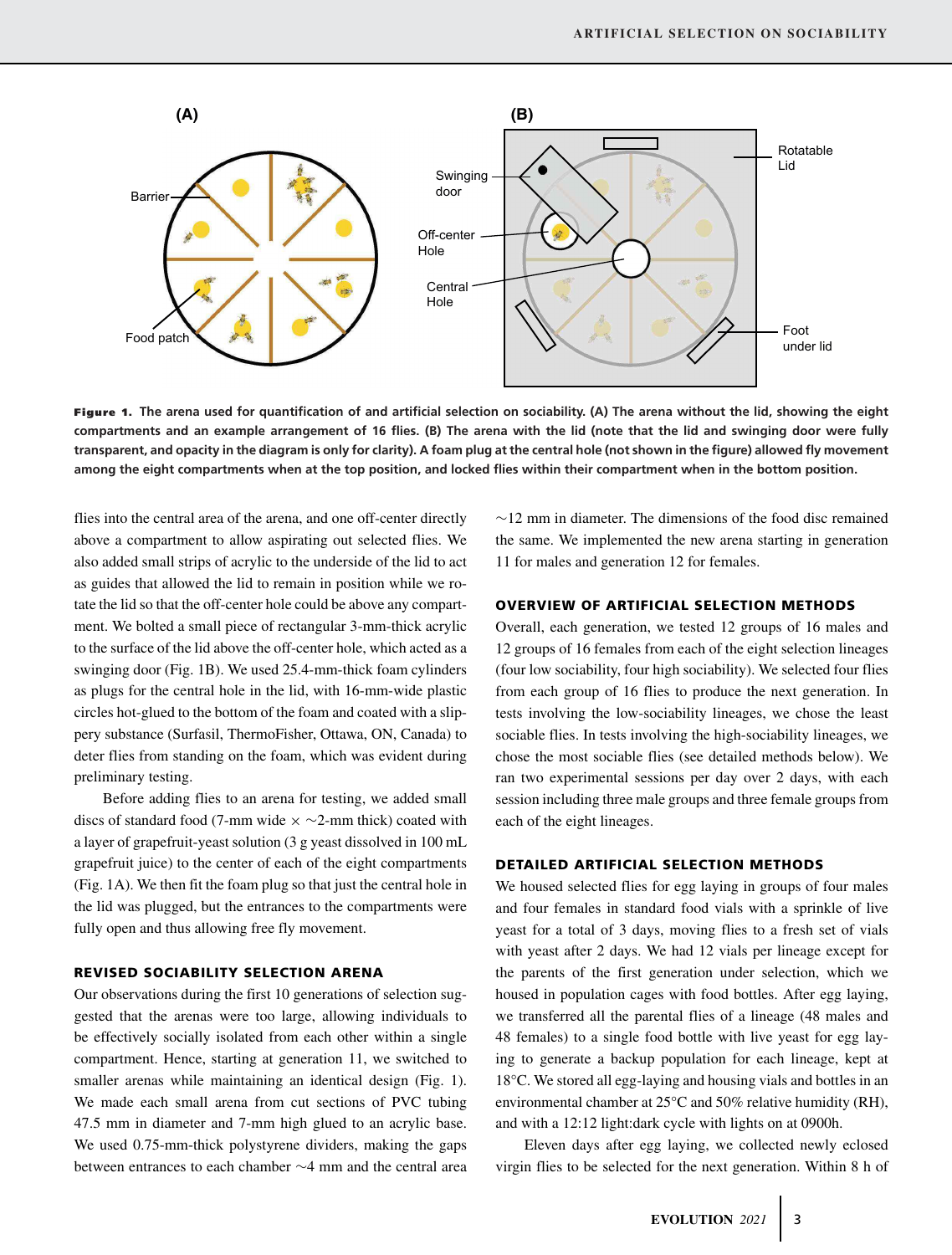eclosion, we sexed 192 males and 192 females per lineage with light CO<sub>2</sub> anesthesia. We housed 16 same-sex flies in standard food vials for 96 h and checked on the test day that the females were virgin.

We performed the sociability selection assay in a room kept at 25°C and 50% RH. We ran four sessions of sociability testing and selection over 2 days to select 48 males and 48 females per selection lineage to produce the next generation (i.e., 25% truncation from 192 males and 192 females). At 0930h on the first day of testing, we added eight food discs to each of 48 arenas. At 1030h, we added flies to the arenas using gentle aspiration. We aspirated groups of 16 same-sex flies from the same holding vial at once into the central area of the arena by squeezing the aspirator between the foam and the plastic edge of the hole. From 1100h to 1230h, we allowed the flies to acclimatize. At 1230h, we blocked the central area of each arena by pushing down the foam plug, sealing the flies into the compartment that they had settled in. At this point, we recorded the number of flies in each compartment of each arena. We then selected flies to produce the next generation for each lineage based on the number of flies in each compartment. We removed flies by rotating the lid so that the off-center hole was above a particular compartment, then rotating the plastic door so that the hole was uncovered, and aspirating the flies out. For the low-sociability lineages, we selected four flies per arena from compartments with the lowest numbers of flies, unless those numbers were three or more, in which case we took flies from other replicate arenas of that session with smaller groups. Similarly, for the high-sociability lineages, we selected four flies per arena from the compartment(s) with the highest number of flies, unless that number was three or less, in which case we took flies from larger groups in replicate arenas. The unselected flies from each arena were discarded. After each of the four selection sessions, we ended with 12 males and 12 females selected per lineage. We then placed the selected flies in sex-specific holding vials.

At 1400h, we added flies for the second session to the same 48 dishes, recorded, collected selected flies at 1600h, and placed flies in single-sex vials. After the second session, we discarded the food discs and washed the arenas with 10% ethanol, allowing them to dry overnight. The following day, we ran sessions 3 and 4 in the same way. After all four sessions were completed at the end of test day 2, we mixed all selected flies within each lineage in a population cage to ensure among-vial gene flow, and then redistributed four males and four females into fresh food vials with a sprinkle of live yeast for egg laying.

To reduce the effects of genetic drift, we allowed for some flies to "migrate" between corresponding low and high lineages, similar to the strategy used by Turner and Miller (2012). Every other generation between generations 2 and 10, we selected two males and two females from each lineage to be transferred to a

lineage selected in the opposite direction (i.e., on generation 2, Low sociability 1 to High sociability 1 and vice versa for each set of lineages; the paired lineages rotated on subsequent migration generations). We selected these flies based on the criteria for the lineage that they were "migrating" to. For example, for flies migrating from a high-sociability lineage to a low-sociability lineage, we selected flies that were alone in a compartment, or with the fewest number of other flies. We selected on sociability for 25 generations. Subsequently, we quantified the effect of 10 generations of relaxed selection. This period coincided with laboratory restrictions owing to the COVID-19 pandemic.

### QUANTIFYING SOCIABILITY

Every generation, observers blind to selection treatment identity quantified a sociability score for each arena just after we lowered the foam plug using the formula: variance ÷ mean number of flies in each compartment (Scott et al. 2018). A sociability score of 0 indicated uniform fly distribution (two flies per compartment), a score of 1 implied random distribution, and any score significantly above 1 indicated significant sociability. A theoretical maximum sociability score of 16 could be achieved if all flies formed a single group within one compartment.

We also performed behavioral observations on a subset of arenas immediately after adding flies in generations 9 and 12. We intended to use these observations to gain insight into the interactions among flies at the beginning of the acclimatization period, as sociability scoring took place once these interactions had presumably occurred, and flies had settled in their preferred social arrangement among the compartments. In generation 9, we scanned 16 arenas in each of the 1230h and 1600h sessions for 1 min across three consecutive observation rounds, and in generation 12, we scanned 16 arenas in the morning session in the same way. The observer was blind to selection treatment identity, and the subset of arenas chosen included an equal number of arenas from each sex, treatment, and lineage. The only interactions we observed included low-level aggression (lunging in males, headbutting in females, and fencing in both sexes; Chen et al. 2002; Nilsen et al. 2004) and wing waving, which males use to signal to other males to back off (Paillette et al. 1991). These observations indicated that flies were mostly settled and showed very little movement within and between compartments after about 30 min into the acclimatization period.

### ARTIFICIAL SELECTION DATA ANALYSIS

We analyzed generations 1–25 of the artificial selection experiment in a single mixed-effects general linear model, fitted using the lmer function from the R (version 4.0.4; R Core Team 2021) package lme4 (version 1.1-26; Bates et al. 2015). We took the  $log_{10}$  of the sociability scores as the response variable. This transformation allowed us to use a general linear model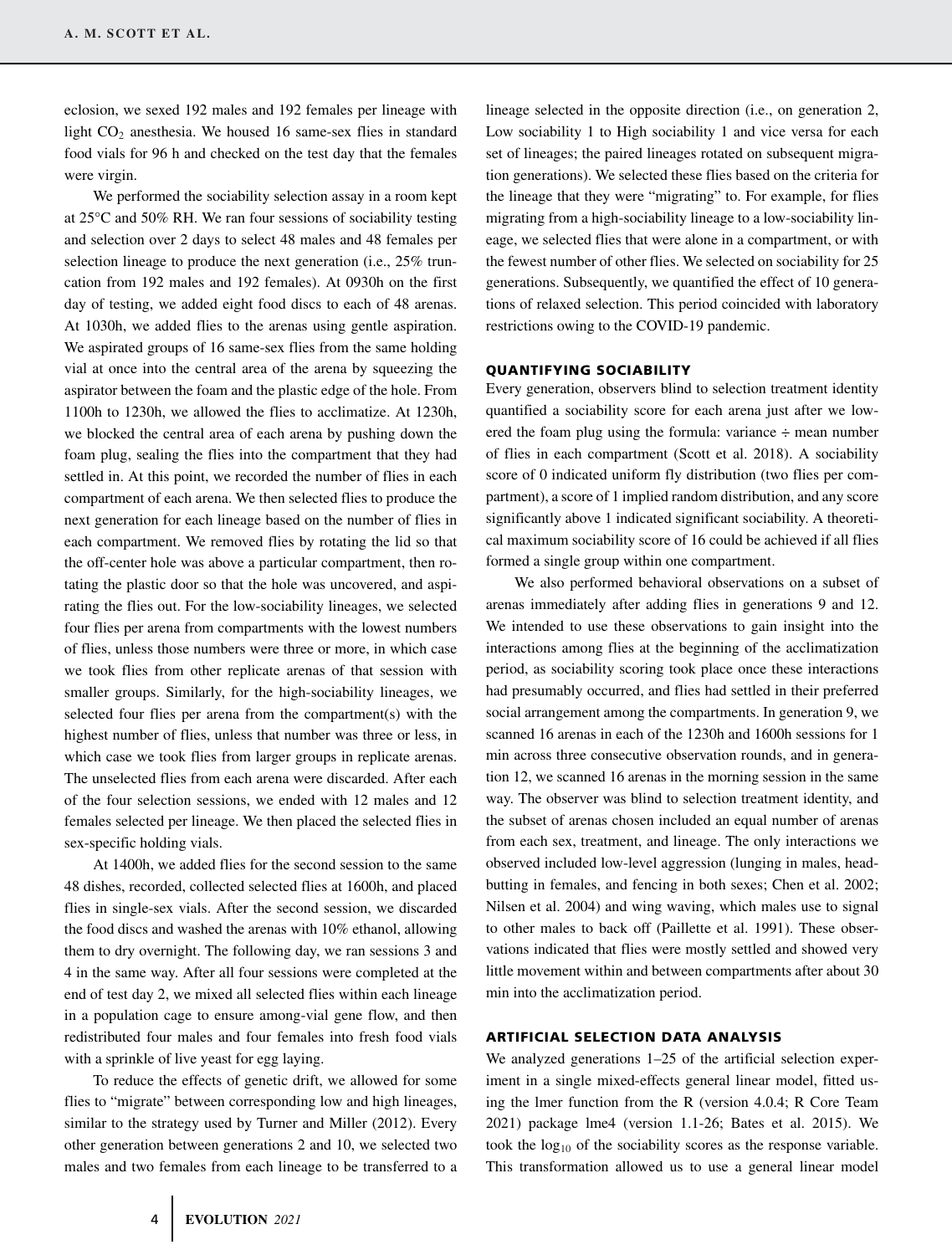without violating the assumption of normality of the residuals. Sex, generation, treatment, all their two- and three-way interactions, and test session (i.e., 1230h or 1600h observations) were fitted as fixed effects. Both the random intercept of test arena (which corresponds to the location the arena was placed in the test room) and random effects for the intercept and generation varying by lineage nested within treatment; however, the random slope included in the latter term was removed to reduce complexity in the random effects to fix a singular fit. Model assumptions of normality and homoscedasticity of the residuals were verified by inspecting plots of the results of the simulateResiduals function in the DHARMa package (version 0.3.3.0; Hartig 2020). Significance of the fixed effects was assessed using the Anova function from the car package (version 3.0-10; Fox and Weisberg 2019), and results of these tests are reported as Wald  $\chi^2$  test statistics and associated *P*-values.

We analyzed the effect of relaxed selection by fitting a model of sociability scores from generation 25, which was the last generation with artificial selection, and generation 35. The model was fitted and fixed effects tested in the same form as described above for the Generation 1–25 model, except with no three-way interaction in the fixed effects, and arena was fitted as a fixed effect instead of a random effect due to model convergence issues.

We analyzed the direct observations of aggressive and social interactions conducted in generations 9 and 12 as the presence or absence of behavior during the 1-min observation periods, using generalized linear mixed-effects models with a binomial distribution, fitted using the glmmTMB function in the glmmTMB package (version 1.0.2.1; Brooks et al. 2017). We modeled male and female low-level aggression separately as observations where aggression was present or absent as a function of treatment, generation, observation round, test session (1230h or 1600h), and test arena as fixed effects. We included the random effect of lineage nested within selection treatment. We modeled male social interactions (wing waving) using a separate model specified as above. Significance of the fixed affects was assessed as above.

## EXPERIMENTS ON THE EVOLVED LINEAGES

### *Mating success and choice of males and females*

In generation 28, we performed three experiments to assess mating success of flies from the low- and high-sociability selection lineages: male mating success with wild females, wild female mate choice between low- and high-sociability males, and wild male mate choice between low- and high-sociability females.

### *Male mating success (forced choice)*

We measured the frequency of successful matings of individual males from the low- and high-sociability selection lineages paired with single females from a control population. Four days before testing, we sexed virgin males from the eight low and high selection lineages within 8 h of eclosion and housed them as in the regular selection procedure: 16 individuals per standard food vial. Two days before testing, we sexed virgin females from our standard wild population within 8 h of eclosion and housed them in vials of ∼10 individuals. We used 2-day-old females because our previous unpublished data indicated that such young females are reluctant to mate, with only 64% mating within 1 h. Starting at 0830h on test day, we added one male and one female to each empty test vial, and recorded whether a mating occurred within 1 h. We tested 40 males per lineage for a total of 320 males.

We analyzed the data with a generalized linear mixed-effects model with a binomial distribution using glmer from the lme4 package, and verified that the model assumptions were not violated with the DHARMa package. We modeled whether the male mated or not as a function of treatment, session, and the random effect of lineage nested within treatment, and tested the fixed effects with the Anova function.

# *Mate choice under competitive conditions in females and males*

In the female mate choice experiment, we measured the mating frequency of males from the low- and high-sociability selection lineages with single control females when these females were given the choice between one low and one high sociable male. Such apparent mate choice, however, may be determined by male-male interactions including courtship interference (Baxter et al. 2018). Test males and females were reared and housed as with the male mating success protocol described above. One day before testing, half of the males were dusted with a pink, fluorescent powder to allow for identification during the test. Coloring was counterbalanced among selection treatments and lineages. Starting at 0830h on test day, using new empty vials, we added one uncolored male, then one pink male, and then the female. Observers blind to fly treatment recorded matings that occurred, and with which male, within 1 h of the trial start. We performed 70 trials for each of four Low- versus High-sociability competitions (i.e., males from each lineage competed against males from one other lineage of the opposite treatment: Low1 vs. High1, Low2 vs. High2, Low3 vs. High3, Low4 vs. High4), for a total of 280 trials.

In the male mate choice experiment, males from the control population were given the choice between one female from a lowsociability lineage and one female from a high-sociability lineage. The protocol for this experiment was similar to the female choice version, with the sexes reversed. We performed 70 trials for each of the same four High- versus Low-sociability competitions for a total of 280 trials.

To analyze the data from each of the two mate choice experiments, we modeled only the trials with successful matings against a 50:50 expectation for the two treatments. To do this,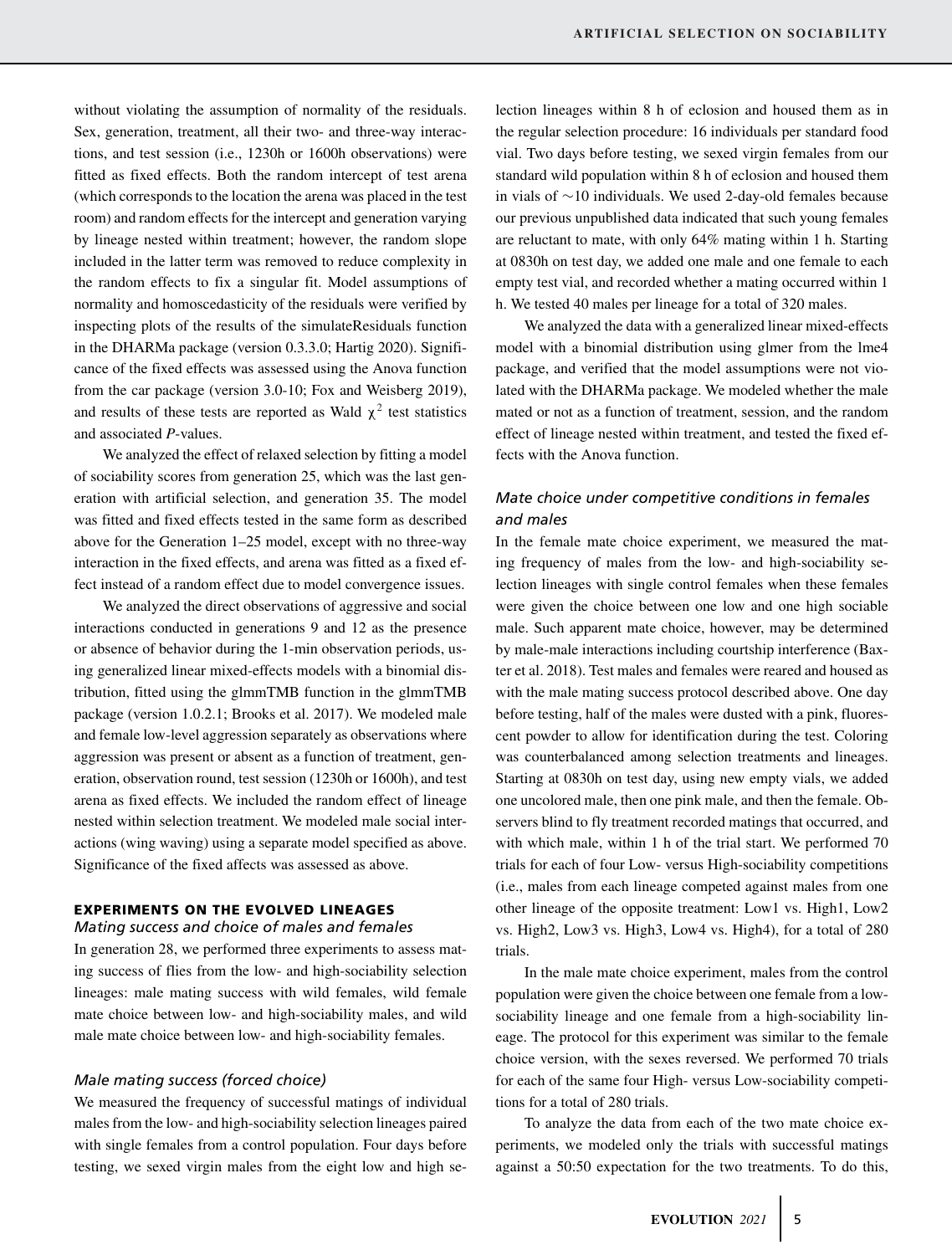we modeled the outcome of each competition using a binomial generalized linear mixed model with glmmTMB, with the combination of lineages competing as a random effect, test session and fly color as fixed effects, and tested for the model intercept being different from zero, which corresponds to a 50:50 mating success outcome for the two treatments on the logit scale.

### *Male-male aggression*

We tested male-male aggression in flies from the low- and highsociability selection treatments in generation 28 using our established protocol (Baxter and Dukas 2017). We sexed virgin males from the selection lineages within 8 h of eclosion, and housed them in standard food vials in groups of 16 for 96 h, as in the artificial selection protocol. Aggression arenas were 35-mm wide  $\times$  8-mm tall Petri dishes coated with Surfasil on the walls and underside of the lid to keep flies from walking on these areas. We covered the floor of each dish with a piece of circular filter paper, and placed a food patch (8-mm wide  $\times$  1.5-mm thick) topped with a 3-mm ball of thick yeast paste (5 g live yeast in 10 mL grapefruit juice) in the center.

At 0830h on the test day, we aspirated two males from the same lineage into each arena, and placed two arenas under each of six tripod-mounted Logitech c920 webcams, and recorded for 15 min. We repeated this for four consecutive recording sessions per day over 2 days, for a total of 96 trials (12 per lineage, 48 trials each per high and low selection treatments). We had one arena with high-sociability males and one with low-sociability males under each camera, and counterbalanced locations across sessions.

Observers blind to fly selection treatment recorded aggression behaviors via BORIS behavior observation software (version 7.9.8; Friard and Gamba 2016). We recorded the durations of the following aggressive behaviors to obtain a total duration of aggression for each trial: holding, lunging, boxing, and tussling (Chen et al. 2002; Baxter and Dukas 2017). We also recorded nonphysical aggressive displays in the form of wing threat.

We analyzed the data using a generalized linear mixed effects model with a Tweedie distribution and log link function, using glmmTMB. The Tweedie distribution is ideal for aggression data, which usually have a substantial mass at zero and positive skew (Dunn and Smyth 2005). We modeled the total duration of aggression in each trial as the response variable, selection treatment and test day as fixed effects, and observer, test session, arena, and lineage nested within treatment as random effects. We fit a separate model the same way to look at nonphysical wing threat. We verified that the assumptions of the models were not violated as before with the DHARMa package, and tested the fixed effects with Anova from the car package.

### *Female-female aggression*

We also tested female-female aggression in two lineages from each of the low- and high-sociability selection treatments in generation 33. We sexed virgin females within 8 h of eclosion, and housed them in individual food vials for 96 h. We housed the females in isolation because female-female aggression is relatively rare, and isolation is known to increase aggression in females (Ueda and Kidokoro 2002). One day before testing, we added a male from our standard lab wild population (which was also derived from the same wild caught population as the selection lineages, and maintained in population cages of a few hundred individuals) to each female vial and observed for mating, which is also known to increase female aggression (Bath et al. 2017). After mating, we discarded the males. We used the same aggression arenas and test protocol as described in the male-male aggression experiment, except that videos were recorded for 20 min.

We performed 96 trials over 2 days (24 per lineage, 48 per low- and high-sociability treatment). An observer blind to fly selection treatment recorded aggression behaviors via BORIS software, including head-butting, lunging, and pushing (i.e., one female pushing another off the food disc with her front legs), to obtain a total duration of aggression.

We analyzed the female-female aggression data as with the male-male data, except without an observer random effect term as there was only one observer.

### *Alternative measure: Nearest neighbor distance*

We tested male and female flies from the selection lineages in generation 28 for their level of social behavior as measured by the median NND of single-sex groups in a homogenous open arena (Anderson et al. 2016). We sexed flies within 8 h of eclosion, and housed them in same-sex groups of 14 for 72 h prior to testing. For test arenas, we used 35-mm Petri dishes with 8 mL of standard food (cornmeal omitted for video clarity with automated tracking) covering the bottom, effectively constraining the flies to two dimensions. At 0900h on the test day, we briefly anesthetized the flies with  $CO<sub>2</sub>$  and transferred 12 from the same vial into each arena. We allowed the flies 5 h to acclimatize. We then transferred the arenas in groups of 10 to each of six climate-controlled semitransparent test boxes equipped with overhead webcams. We allowed the flies an additional 30 min to acclimatize to the test boxes, at which point they were mostly settled, and then recorded the arenas for 30 min.

We performed two consecutive recording sessions of 60 arenas per day (∼1500h-1530h and ∼1600h-1630h) over 2 days for a total of 120 arenas per sex (15 arenas per lineage, 60 per selection treatment). We used the same custom Python script to automate video analysis described in Anderson et al. (2016) that samples frames of video every 30 s and calculates the NND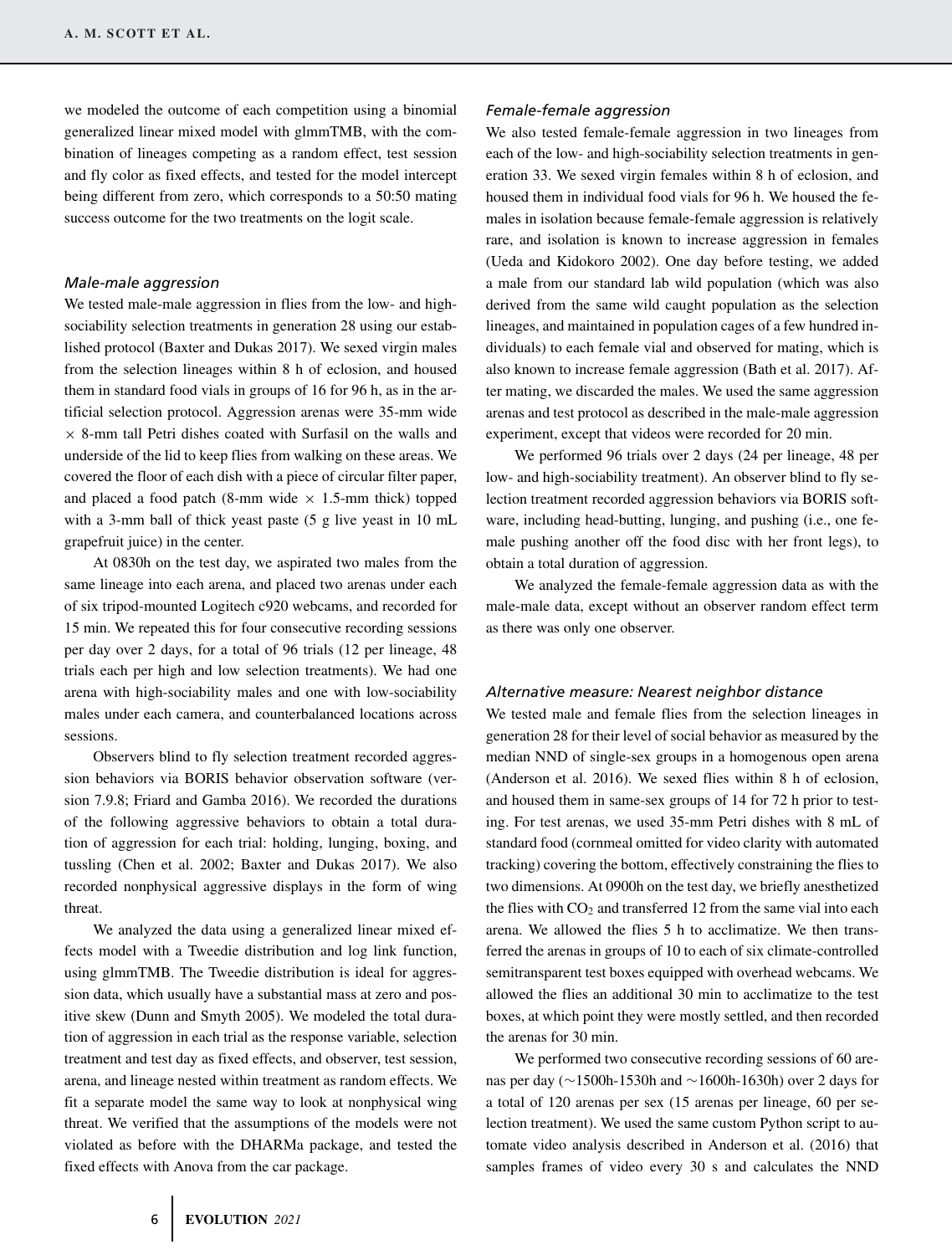

Figure 2. **Divergence in selection treatments in sociability score over 25 generations. Mean** ± **SEM sociability scores across all selection lineages for low- and high-sociability treatments in (A) females and (B) males. The same data are displayed by replicate lineages (error bars excluded for clarity) in (C) females and (D) males. Values significantly above 1 (dashed lines) indicate significant sociability.**

of each fly (i.e., for each fly, the distance between its centroid and the centroid of the closest fly), which was then used to calculate the median NND for each arena as a measure of sociability.

We analyzed the data with a general linear mixed effects model using the lmer function of the lme4 package, and verified model assumptions were not violated as before. We used the mean of the median NND of each arena across the duration of the trial to obtain one value for each trial to model as the response variable. We modeled test day, session, treatment, sex, and treatment  $\times$  sex as fixed effects, and test box, arena, and lineage nested within treatment as random effects. We tested the significance of the fixed effects using the Anova function from the car library.

# *Results*

### SOCIABILITY ARTIFICIAL SELECTION

There was a significant effect of our artificial selection regime on the sociability of the low- and high-sociability treatments, with the lineages starting the experiment at the same sociability level and then diverging (Generation  $\times$  Treatment interaction:  $\chi_1^2$  = 48.75, *P* < 0.001; Fig. 2). Males were more sociable than females  $(\chi_1^2 = 66.53, P < 0.001;$  Fig. 2). By the end of the experiment, female flies from the high-sociability treatment had, on average, about a 40% higher sociability score compared to the low treatment, and males from the high treatment had about a 54% higher sociability score compared to the low treatment (Main effect of Treatment in Generation 25:  $\chi_1^2 = 25.18$ ,  $P < 0.001$ ; Fig. 2).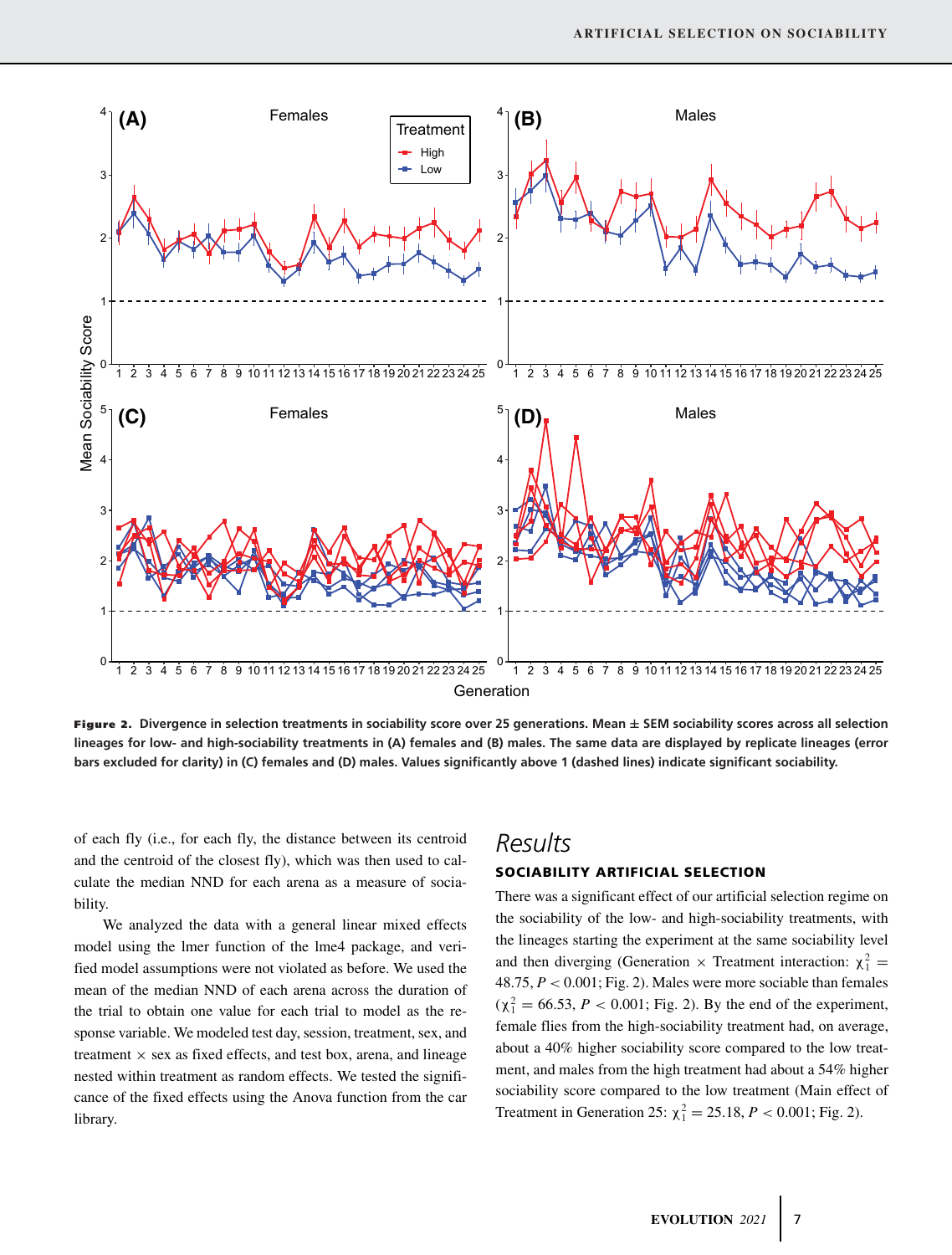

Figure 3. **Mating success of selected males and females. Males can be identified by the black tip of their abdomen. Flies from the lowsociability lineages are marked with blue dots, flies from the high-sociability lineages are marked with red dots, and flies from the control population are unmarked. (A) Mating success of single males from the selection treatments with single control females. The maximum possible value of each bar is 1. (B) Competitive mating success of males from the selection treatments in vials each containing a single control female and one low- and one high-sociability male. Here, the maximum possible value of both bars combined is 1. (C) competitive mating success of females from the selection treatments in vials each containing a single control male and one low- and one highsociability female. The maximum possible value of both bars together is 1. Colored dots on flies in the cartoons are only to distinguish** treatments in this figure, and were not applied in the actual experiment. Error bars show  $\pm$  the standard error of the proportion  $p$ , - *p***(1** − *p***)**/*n***. The 95% confidence intervals for the nonsignificant treatment effects are (A) [**−**0.27, 0.31], (B) [**−**0.34, 0.30], and (C) [**−**0.28, 0.46].**

In our behavioral observations of a subset of arenas in generations 9 and 12, we only recorded a few cases of low-level aggression in a small proportion of the arenas, which occurred at similar frequencies in the low and high lineages (proportion of arenas with aggression, females: low sociability  $= 0.31$ , high sociability = 0.19;  $\chi_1^2 = 1.78$ ,  $P = 0.18$ ; males: low sociability = 0.11, high sociability = 0.17;  $\chi_1^2 = 0.44$ ,  $P = 0.51$ ). We also recorded a few cases of social interactions in the form of wing waving among males, which were also not significantly different among selection treatments (proportion of arenas with social interactions, low sociability = 0.25, high sociability = 0.36;  $\chi_1^2$  =  $0.78, P = 0.38$ .

### MATING SUCCESS

We did not detect a significant effect of selection treatment on individual male mating success with single control females  $(\chi_1^2)$  $= 0.020$ ,  $P = 0.89$ ; Fig. 3A), on male mating frequency with single control females given a choice between one low- and one high-sociability male ( $z = 0.10$ ,  $P = 0.92$ ; Fig. 3B), or on female mating frequency with single control males given the choice between one low- and one high-sociability female ( $z = -0.39$ ,  $P =$ 0.70; Fig. 3C).

#### FEMALE-FEMALE AND MALE-MALE AGGRESSION

Low-sociability females were significantly more aggressive than high-sociability females ( $\chi_1^2 = 12.20$ ,  $P < 0.001$ ; Fig. 4A). Similarly, low-sociability males were significantly more aggressive than high-sociability males ( $\chi_1^2 = 4.05$ ,  $P = 0.044$ ; Fig. 4B). We did not, however, observe a significant difference in time spent performing wing threat between selection treatments (mean  $\pm$ SEM, low sociability =  $0.35 \pm 0.18$  s/min; high sociability =  $0.39 \pm 0.12$  s/min;  $\chi_1^2 = 0.005$ ,  $P = 0.95$ ).

### RELAXED SELECTION

We did not observe a significant effect of 10 generations of relaxed selection after stopping selection with generation 25 (Generation  $\times$  Treatment interaction:  $\chi_1^2 = 1.02$ ,  $P = 0.31$ ; Fig. 5). In generation 35, the significant effect of selection treatment remained ( $\chi_1^2 = 30.25$ ,  $P < 0.001$ ; Fig. 5).

# ALTERNATIVE MEASURE: NEAREST NEIGHBOR DISTANCE

We did not detect a significant main effect of selection treatment on NND ( $\chi_1^2 = 0.06$ ,  $P = 0.81$ ; Fig. 6). Overall, males had smaller NNDs than females ( $\chi_1^2 = 19.22$ ,  $P < 0.001$ ; Fig. 6), and the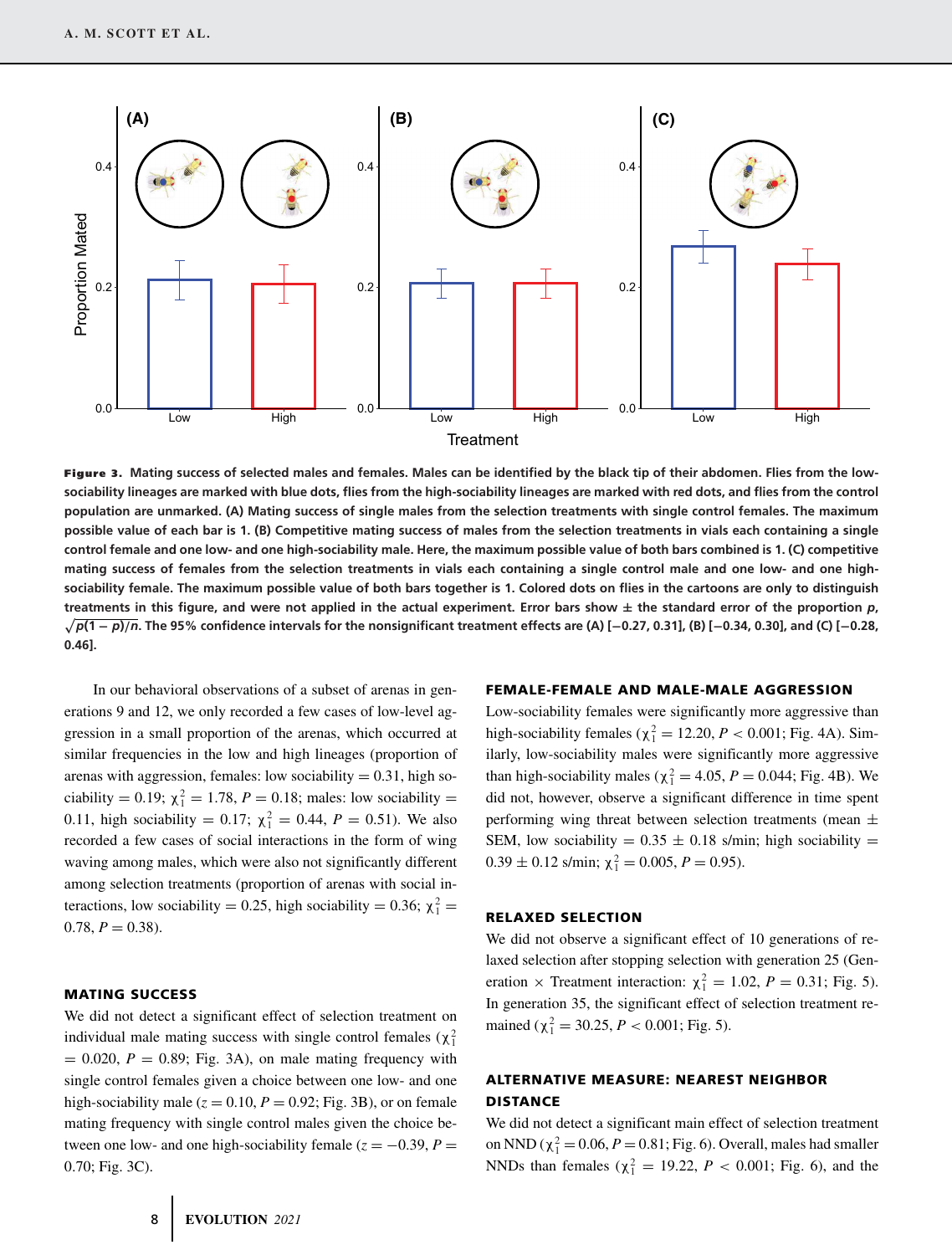

Figure 4. **Aggression frequency in (A) females and (B) males from the selection treatments after 25 generations of selection. Inner box plots show median, interquartile range (IQR), and whiskers up to 1.5** × **IQR. Outer violin plots show the shape of the distribution of the data.**



Figure 5. **Mean** ± **SEM sociability scores at the end of 25 generations of selection, and after 10 generations of relaxed selection in (A) females and (B) males. Values significantly above 1 (dashed lines) indicate significant sociability.**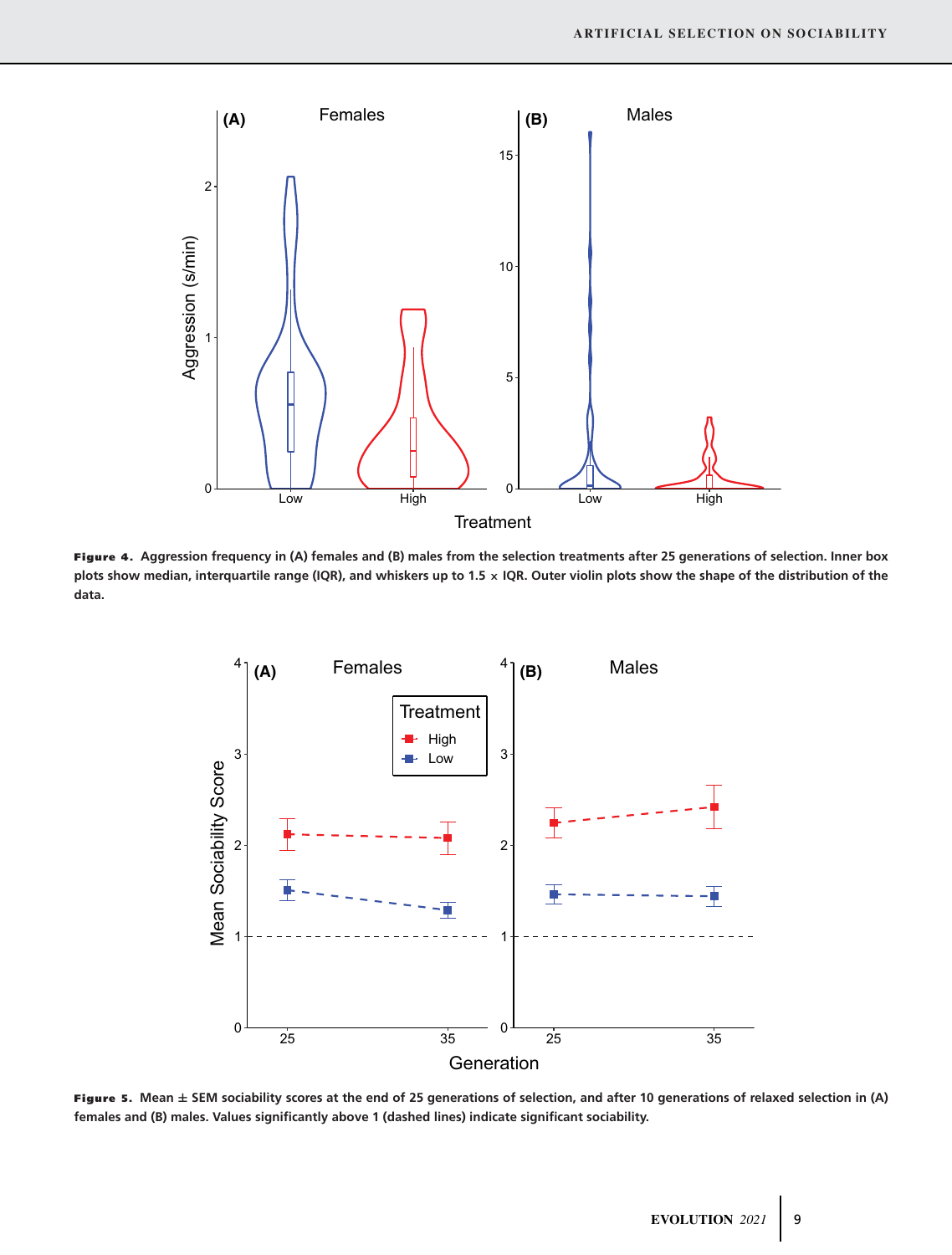

Figure 6. **The median nearest neighbor distances in (A) females and (B) males, after 25 generations of selection. Inner box plots show median, interquartile range (IQR), and whiskers down and up to 1.5** × **IQR. Outer violin plots depict the data distribution. The 95% confidence interval for the nonsignificant treatment effect is [**−**0.12, 0.15].**

treatment-by-sex interaction approached significance ( $\chi_1^2 = 3.28$ ,  $P = 0.070$ ; Fig. 6).

# *Discussion*

Our key findings were first, that we were able to generate significant divergence in sociability scores between the selection treatments over 25 generations of artificial selection in both females and males (Fig. 2). This resulted in relatively 40% higher sociability scores in high-sociability females, and relatively 54% higher sociability scores in high-sociability males. Second, flies from the low and high lineages had similar mating success (Fig. 3). Third, low-sociability females and males had higher levels of intrasexual aggression compared to their high-sociability counterparts (Fig. 4). Fourth, the low- and high-sociability lineages did not converge even after 10 generations of relaxed selection (Fig. 5). Finally, the low- and high-sociability lineages did not differ in their NND (Fig. 6). We will discuss each of these findings in turn.

By successfully evolving via artificial selection lineages of low and high sociability in a highly tractable model system, we pave the way for further investigations on the ecology and evolution of a central phenotypic trait that structures behavior and determines fitness in numerous species including humans. For example, long-term field observations on savanna and chacma baboons (*Papio cynocephalus* and *Papio hamadryas ursinus*) indicated that females with stronger and more stable social bonds lived longer and had higher infant survival rates (Silk et al. 2003, 2010). In another well-studied system, many species of fish move in tight groups typically referred to as schools. Field observations, which were followed up by controlled laboratory studies, indicated that Trinidad guppies (*Poecilia reticulata*) from distinct populations that vary in predation risk show heritable variation in school size, with guppies from high predation pools having larger and more cohesive groups as well as higher survival rates when exposed to predators (Seghers 1974; Magurran et al. 1992; O'Steen et al. 2002; Huizinga et al. 2009). Recently, Kotrschal et al. (2020) artificially selected for three generations on guppies' group polarization, which is the tendency of school members to align with each other's directional movement. This led to significant increases in polarization and cohesiveness in females. Finally, humans show heritable variation in sociability and there is a strong positive correlation between the quality of social relationships and both health and life expectancy (House et al. 1988; Holt-Lunstad et al. 2010; Day et al. 2018; Abdellaoui et al. 2019).

Although high levels of sociability positively affect fitness in some species, they could have negative effects in others. For this reason, we predicted that our evolved high-sociability lineages would show some decrements in performance. Specifically, we expected sociable males to have lower mating success because we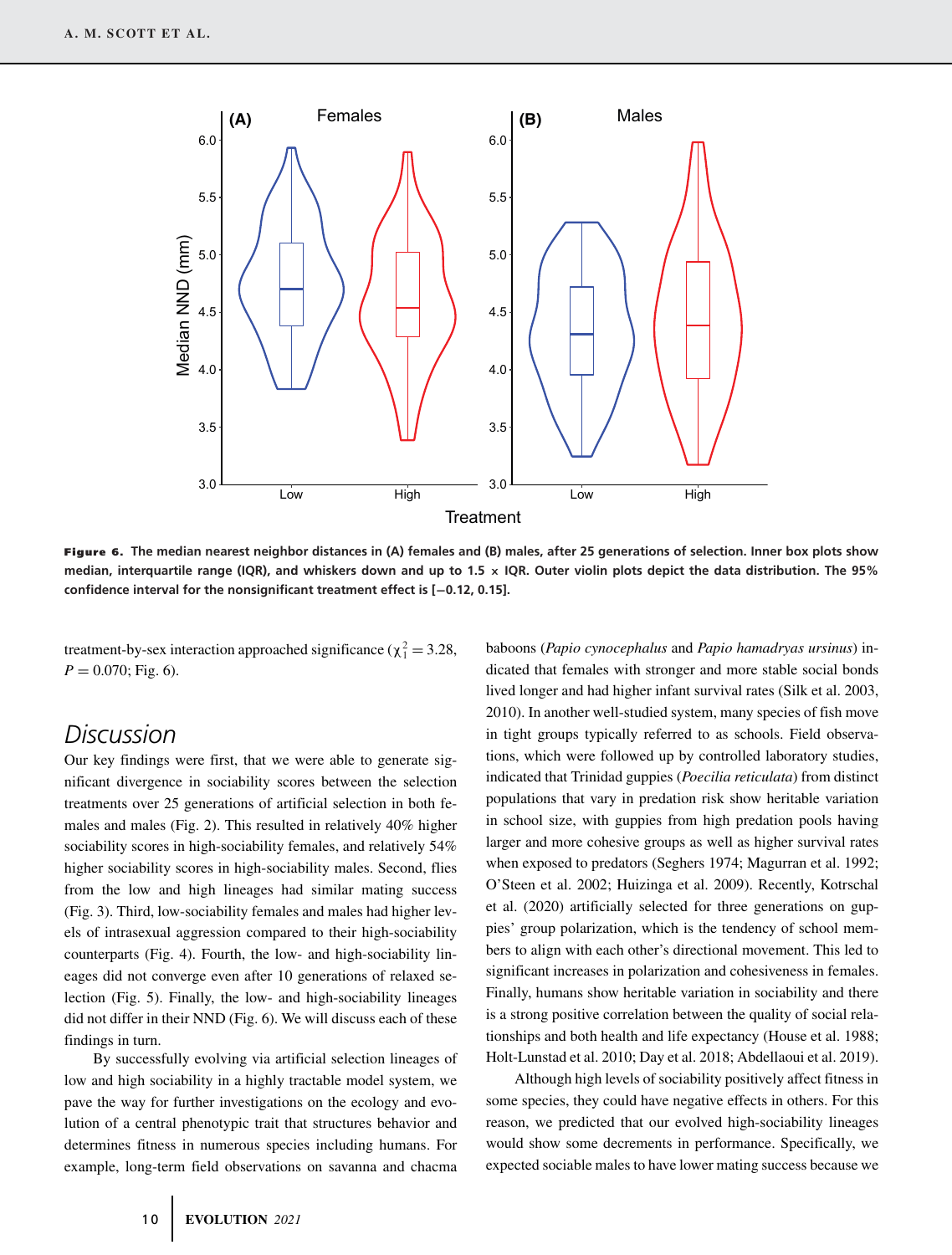assumed that they might be less aggressive in pursuing reluctant females. However, we found no differences in mating success between males from the low and high lineages under both no choice and choice experiments (Fig. 3). Similarly, females from the low and high lineages had similar mating success (Fig. 3). Apparently, selection on sociability affects neither courtship behavior nor attractiveness to the other sex.

Unlike the sexual features, selection on sociability led to a correlated change in aggression (Fig. 4). One can then argue that, although we quantified sociability, we actually selected on aggression. We should note, however, that our direct observations on flies just after we set up the sociability arenas during the artificial selection stage indicated low frequencies of only low-level aggression. This was not surprising because we housed all flies in groups of 16 same-sex individuals from sexing through testing, and such group settings are associated with low levels of aggression (Wang et al. 2008). Furthermore, in an earlier work quantifying genetic variation in sociability, we found that genotypes that varied widely in sociability did not show significant variation in aggression (Scott et al. 2018). Nevertheless, our current results suggest a negative correlation between sociability and aggression, which we intend to explore further in our ongoing genomic work on the evolved sociability lineages.

One may argue that it is obvious that flies that prefer to be in groups would be less aggressive. Following this logic, we also expected that sociable flies would show shorter NND when tested in small arenas designed to quantify this alternative measure of social behavior (Simon et al. 2012; Anderson et al. 2017). Surprisingly, however, our low- and high-sociability lineages did not differ in their NNDs (Fig. 6). This result illustrates that social behavior is a complex trait and that apparently related social features may have distinct genetic bases. Somehow the cues, signals, and mechanisms that determine individuals' tendency to form groups differ from the ones that affect NNDs. That is, regardless of individuals' tendencies to seek and tolerate others at the same food patch, they seem to have a similar preferred minimum interindividual distance when compelled to share a single patch. Although it sounds counterintuitive, interindividual distance has been well studied in a variety of social animals, in which individuals simultaneously balance their social attraction to as well as minimum distance from others (Hall 1966; Sorokowska et al. 2017). For example, in black headed gulls (*Larus ridibundus*), members of the flock maintain distance through a combination of avoidance and mild threat (Conder 1949). Our recent genetic work indeed indicates distinct genetic effects on NND and sociability (figs. 2A, B vs. figs. 4A, B in Yost et al. 2020), and we intend to further characterize the sociability phenotype in our ongoing genomics work.

Although we measured a few parameters in the evolved lineages, there may have been other correlated traits that have

changed with sociability. Because we selected on sociability scores lower and higher than the likely optimal sociability levels in the baseline population, we expected some fitness costs associated either with sociability or other correlated traits that would lead to convergence of the low and high lineages toward the initial sociability scores. Such convergence under relaxed selection is rather common. For example, artificial selection on phototaxis in *D. pseudoobscura* led to rapid divergence of the negative and positive selection lineages followed by quick convergence under relaxed selection (Dobzhansky and Spassky 1969). In our case, however, we found no convergence under relaxed selection (Fig. 5). Apparently, there are no costs associated with possessing below and above the sociability scores of wild fruit flies under the specific parameters of our protocol. Nevertheless, such costs may exist in both natural settings and population cages in the laboratory. For example, costs of high sociability could include increased larval competition if females lay more eggs on a portion of the available food patches (Atkinson 1979; Grimaldi and Jaenike 1984; Durisko and Dukas 2013; Golden and Dukas 2014). Our protocol, however, did not allow for this to happen because we collected eggs for the next generation only when flies were in low-density vials with ample live yeast and media.

Our current and previous works as well as research in other laboratories indicate that fruit flies have rich social life. Importantly, wild fruit flies spontaneously form social groups under controlled natural settings (Dukas 2020). They show heritable variation in sociability (Figs. 2 and 5; Scott et al. 2018) as well as related social traits (Wice and Saltz 2021). Fruit flies, however, also engage in aggressive encounters within their naturally occurring social groups (Dukas 2020) and show heritable variation in such aggression (Hoffmann and Cacoyianni 1989; Dierick and Greenspan 2006; Edwards et al. 2006). Fruit flies are socially influenced by each other (Levine et al. 2002), socially learn relevant information about egg-laying substrates (Sarin and Dukas 2009; Battesti et al. 2012), and their collective behavior enhances their responses to hazards (Ramdya et al. 2015; Ferreira and Moita 2020). We failed, however, to identify costs associated with the evolved sociability values, which were lower or higher than those in the initial wild population, and will keep pursuing this topic in future work.

Overall, we succeeded in generating via artificial selection fly lineages that show low and high sociability and to employ the evolved lineages for addressing relevant questions about the evolutionary biology of sociability. We found that variation in sociability is not associated with either attractiveness or competitive ability in a mating context, that sociability is genetically negatively correlated with intrasexual aggression, but that it is not positively correlated with flies' preferences for interindividual distance. Finally, there were no other costs to the evolved lower and higher levels of sociability as 10 generations of relaxed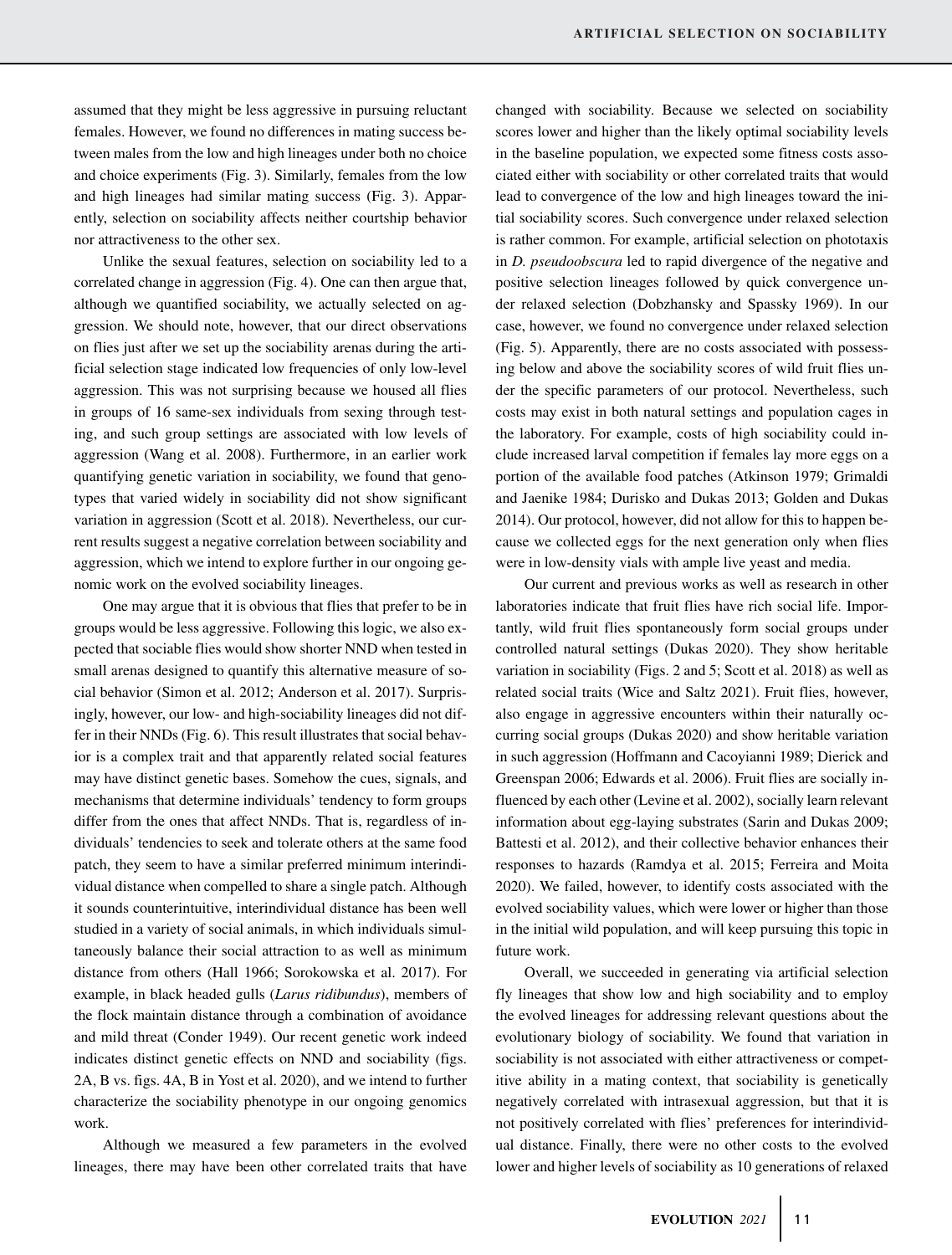selection did not lead to convergence of the selected low- and high-sociability lineages. As expected, sociability is a complex trait, which we will keep studying through our ongoing genomics and gene expression work on the evolved sociability lineages.

### AUTHOR CONTRIBUTIONS

AMS, ID, and RD designed the experiments. AMS ran the artificial selection and follow-up experiments. RD did live behavioral observations in generations 9 and 12. AMS analyzed the data. AMS and RD wrote the first draft. All authors contributed to the revisions.

### ACKNOWLEDGMENTS

The authors thank C. Baxter and two anonymous referees for comments on the manuscript, M. Muzzatti, A. Benaini, A. Djuric, A. Zaidi, A. Anand, K. Kidd, D. Cui, T. Koi, J. Sidhu, Z. Pal, A. Khogiani, and S. Sornpaisarn for dedicated assistance, C. Daley, R. Valdizon, M. Guo, M. Muzzatti, H. Ma, S. Sornpaisarn, Fiddes Wholesale Produce Co., and Fairweather Brewing Company for help in collecting the wild flies, and the Natural Sciences and Engineering Research Council of Canada, Canada Foundation for Innovation, and Ontario Ministry of Research and Innovation for funding.

#### DATA ARCHIVING

Data available from the Dryad Digital Repository: https://doi.org/10. 5061/dryad.qrfj6q5gx.

### CONFLICT OF INTEREST

The authors declare no conflict of interest.

### LITERATURE CITED

Abdellaoui, A., S. Sanchez-Roige, J. Sealock, J. L. Treur, J. Dennis, P. Fontanillas, S. Elson, M. G. Nivard, H. F. Ip, M. van der Zee, et al. 2019. Phenome-wide investigation of health outcomes associated with genetic predisposition to loneliness. Hum. Mol. Genet. 28:3853–3865.

Allee, W. C. 1938. The social life of animals. Norton, New York.

- Anderson, B. B., A. Scott, and R. Dukas. 2016. Social behavior and activity are decoupled in larval and adult fruit flies. Behav. Ecol. 27:820–828.
- ———. 2017. Indirect genetic effects on the sociability of several group members. Anim. Behav. 123:101–106.
- Atkinson, W. D. 1979. A field investigation of larval competition in domestic *Drosophila*. J. Anim. Ecol. 48:91–102.
- Barker, A. J., G. Veviurko, N. C. Bennett, D. W. Hart, L. Mograby, and G. R. Lewin. 2021. Cultural transmission of vocal dialect in the naked molerat. Science 371:503–507.
- Bartelt, R. J., A. M. Schaner, and L. L. Jackson. 1985. cis-Vaccenyl acetate as an aggregation pheromone in *Drosophila melanogaster*. J. Chem. Ecol. 11:1747–1756.
- Bates, D., M. Maechler, B. Bolker, and S. Walker. 2015. Fitting linear mixedeffects models using lme4. J. Stat. Softw. 67:1–48.
- Bath, E., S. Bowden, C. Peters, A. Reddy, J. A. Tobias, E. Easton-Calabria, N. Seddon, S. F. Goodwin, and S. Wigby. 2017. Sperm and sex peptide stimulate aggression in female *Drosophila*. Nat. Ecol. Evol. 1:0154.
- Battesti, M., C. Moreno, D. Joly, and F. Mery. 2012. Spread of social information and dynamics of social transmission within *Drosophila groups*. Curr. Biol. 22:309–313.
- Baxter, C., J. Mentlik, I. Shams, and R. Dukas. 2018. Mating success in fruit flies: courtship interference versus female choice. Anim. Behav. 138:101–108.
- Baxter, C. M., and R. Dukas. 2017. Life history of aggression: effects of age and sexual experience on male aggression towards males and females. Anim. Behav. 123:11–20.
- Bentzur, A., S. Ben-Shaanan, J. I. C. Benichou, E. Costi, M. Levi, A. Ilany, and G. Shohat-Ophir. 2021. Early life experience shapes male behavior and social networks in *Drosophila*. Curr. Biol. 31:486–501.e3.
- Brooks, M. E., K. Kristensen, K. J. van Benthem, A. Magnusson, C. W. Berg, A. Nielsen, H. J. Skaug, M. Mächler, and B. M. Bolker. 2017. glmmTMB balances speed and flexibility among packages for zeroinflated generalized linear mixed modeling. R J. 9:378–400.
- Brown, J. L. 1987. Helping and communal breeding in birds. Princeton Univ. Press, Princeton, NJ.
- Caro, T. M. 1994. Cheetahs of the serengeti plains: group living in an asocial species. Univ. of Chicago Press, Chicago.
- Chen, S., A. Y. Lee, N. M. Bowens, R. Huber, and E. A. Kravitz. 2002. Fighting fruit flies: a model system for the study of aggression. Proc. Natl. Acad. Sci. USA 99:5664–5668.
- Cheney, D. L., and R. M. Seyfarth. 2008. Baboon metaphysics: the evolution of a social mind. Univ. of Chicago Press, Chicago.
- Clutton-Brock, T. 2016. Mammal societies. John Wiley & Sons, Hoboken, NJ.
- Conder, P. J. 1949. Individual distance. Ibis 91:649–655.
- Costa, J. T. 2006. The other insect societies. Harvard Univ. Press, Cambridge, MA.
- Day, F. R., K. K. Ong, and J. R. B. Perry. 2018. Elucidating the genetic basis of social interaction and isolation. Nat. Commun. 9:1–6.
- Dierick, H. A., and R. J. Greenspan. 2006. Molecular analysis of flies selected for aggressive behavior. Nat. Genet. 38:1023–1031.
- Dobzhansky, T., and B. Spassky. 1969. Artificial and natural selection for two behavioral traits in *Drosophila pseudoobscura*. Proc. Natl. Acad. Sci. USA 62:75–80.
- Dukas, R. 2020. Natural history of social and sexual behavior in fruit flies. Sci. Rep. 10:21932.
- Dunn, P. K., and G. K. Smyth. 2005. Series evaluation of Tweedie exponential dispersion model densities. Stat. Comput. 15:267–280.
- Durisko, Z., and R. Dukas. 2013. Attraction to and learning from social cues in fruitfly larvae. Proc. R. Soc. B Biol. Sci. 280:1–7.
- Durisko, Z., R. Kemp, R. Mubasher, and R. Dukas. 2014. Dynamics of social behavior in fruit fly larvae. PLoS ONE 9:1–8.
- Edwards, A. C., S. M. Rollmann, T. J. Morgan, and T. F. C. Mackay. 2006. Quantitative genomics of aggressive behavior in *Drosophila melanogaster*. PLoS Genet. 2:1386–1395.
- Elbroch, L. M., and H. Quigley. 2017. Social interactions in a solitary carnivore. Curr. Zool. 63:357–362.
- Elbroch, L. M., M. Levy, M. Lubell, H. Quigley, and A. Caragiulo. 2017. Adaptive social strategies in a solitary carnivore. Sci. Adv. 3:e1701218.
- Ferreira, C. H., and M. A. Moita. 2020. Behavioral and neuronal underpinnings of safety in numbers in fruit flies. Nat. Commun. 11:4182.
- Fox, J., and S. Weisberg. 2019. An {R} companion to applied regression. 3rd ed. SAGE, Thousand Oaks, CA.
- Friard, O., and M. Gamba. 2016. BORIS: a free, versatile open-source eventlogging software for video/audio coding and live observations. Methods Ecol. Evol. 7:1324–1330.
- Golden, S., and R. Dukas. 2014. The value of patch-choice copying in fruit flies. PLoS ONE 9:e112381.
- Goodall, J. 1986. The chimpanzees of Gombe: patterns of behavior. Harvard Univ. Press, Cambridge, MA.
- Grimaldi, D., and J. Jaenike. 1984. Competition in natural populations of mycophagous *Drosophila*. Ecology 65:1113–1120.
- Hall, E. T. 1966. The hidden dimension. Doubleday, New York.